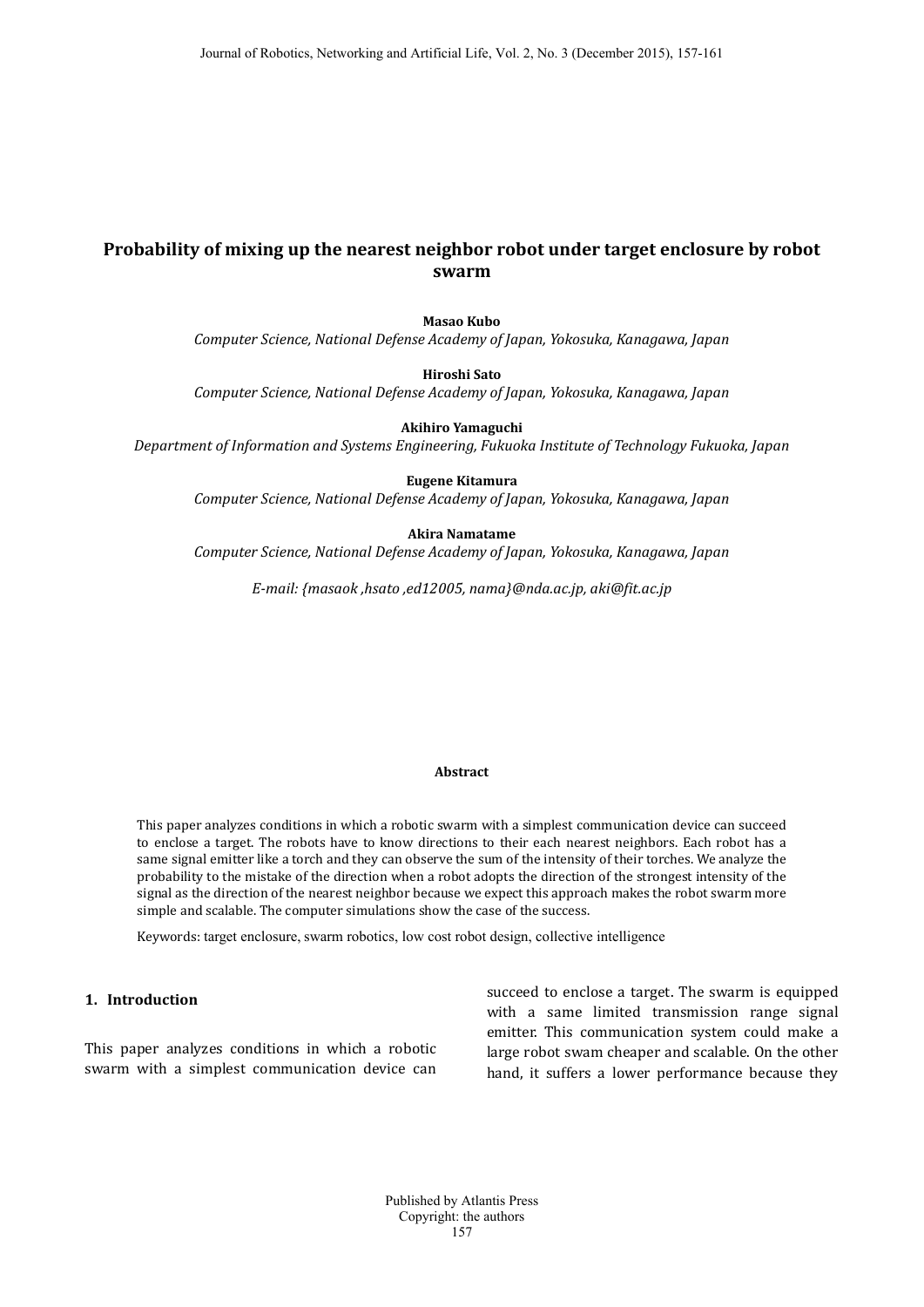*Masao Kubo, Hiroshi Sato, Akihiro Yamaguchi, Eugene Kitamura, Akira Namatame*

could not observe any correct information. In this paper, this low cost robot design concept is applied to a robot swarm to enclose a target.

The target enclosure task is useful for monitoring of disaster sites. We focused on the study of Takayama et al.3. In their model, each robot needs information of directions to only one neighbor and to its target. Recently, a research used a hybrid system theory and showed that robots controlled by this method which references the nearest neighbor can also enclose a target<sup>1</sup>.

In making a cheap and scalable component for a robot swarm a limited range homogeneous signal emitter is focused. We call it the torch system. For example, Kilobot<sup>2</sup> has the same small LED emitter as a communication device and a flock of 1000 Kilobots can form a large shape. However, the transmission range of their LED light is about 6 robot length. Swarmbot<sup>4</sup> proposes that the robot having a homogeneous light can collect the sufficient number of robots to solve a task. Each robot has the same color lights around its body. The intensity of light becomes strong as the number of robots increase. If the intensity of light is too strong a robot will not join the group.



<span id="page-1-0"></span>Fig.1 Model of Takyama's algorithm:  $\alpha$ ,  $\beta$ . Fig.2 Diffusion of light of torch

The advantage of this torch system is its high procurability. The very limited transmission range provides less interference of communication. Therefore, emitters which use the same signal band can be installed into many robots. Also, its small energy consumption is an advantage. The smaller the communication range, the smaller the energy consumption.

In this paper, we examine a robotic swarm with torch system for the target enclosing task. We adopt Takayama's work for the control scheme of robot but the referencing robot is different in this work. We propose the most powerful signal direction to be the direction of the referencing robot. We call this the "MOPS" direction. In this paper, we show that the proposed robotic swarm can enclose a target successfully by computer simulation. We discuss the probability of mixing up the nearest neighbor robot under the target enclosure task by robot swarm.



<span id="page-1-1"></span>Fig.3 The most powerful signal (MOPS) direction

## **2. Takayama's target enclosing model**

Firstly, Takayama's target enclosing model is explained. On a two-dimensional plane, let there be only one target *O* at the origin and *n* robots. Robots are numbered counterclockwise as  $P_1, P_n$ , and  $r_i$  is the position vector of the robot *Pi*.

To achieve this task, Takayama et al.<sup>3</sup> proposed the following model. Each robot determines its control input, speed  $v_i$ , and angular velocity  $\omega_i$  using two aspects of angular information: relative angles with respect to the target and an anterior neighboring robot, denoted as  $\alpha_i$  and  $\beta_i$ , respectively. As a result, rotational movement occurs with a central focus on the target.

$$
v_i = f\beta_i \tag{1}
$$

$$
\omega_i = \frac{v_i}{\bar{r}} - k \cos(\alpha_i)
$$
 (2)

where the parameters  $\bar{r}$ , k, and  $\bar{r}$  as specified beforehand.  $P_{i+1}$  is the robot to which  $P_i$  refers, and  $\bar{r}$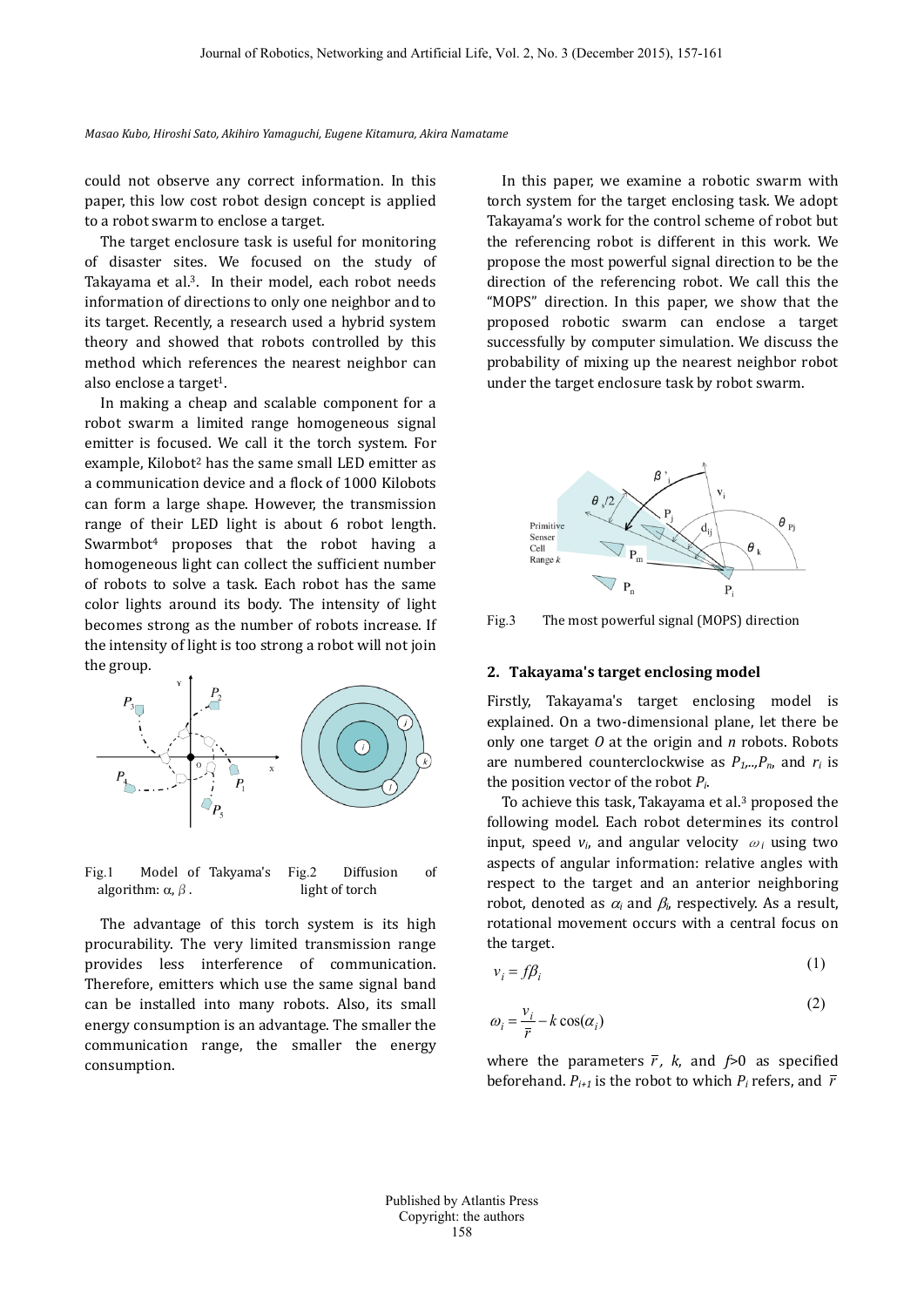is the expected distance to the target. In Takayama et al.'s model, the *i*-th robot refers to the *i+1*-th robot, and the *n*-th robot refers to the first robot *P1*.



Fig.4 The location of agents when they enclose the target completely ( $|N| = 8$ ).  $\triangle$  indicates the reference agent and  $\bigcirc$  means its neighbor agents.

#### **2.1.** *Nearest neighboring robot as the reference*

Re[f.1](#page-4-0) examined a different reference robot scheme in which each robot considers its nearest neighboring robot as its reference robot. Each robot controls itself as described in equation 1 and 2, but it chooses its nearest neighbor as its reference robot. This system has higher scalability because the individual robots need not be identified to observe the nearest robot.

### **3. The proposed reference model: the most powerful signal direction model, MOPS model**

We propose an alternative robotic swarm for the target enclosure task. Each robot carries the torch with the same specification. Additionally we propose a most powerful direction of their signal is used as the direction of the referencing robot. First, we explain the torch which the robots have.

#### 3.1. *Torch*

Every agent has a same torch and it can turn on/off its torch. The maximum intensity of all the torch is same and known beforehand. We suppose that the speed of propagation of the signal of the torch is so fast that an agent can observe the signal immediately. As shown in [Fig.2](#page-1-0) during the flight of the signal, the power of the signal is attenuated. The signal propagation function *p(d)* is described as follows.

$$
p(d) = \begin{cases} \gamma^{(d/L)}/(d/L)^2 & d > L \\ 1 & otherwise \end{cases}
$$
 (3)

where *d* is the distance from the emitter, *L* is the length of an agent,  $\gamma$  is the attenuation coefficient per *L*. The equation 3 represents the spherical diffusion of a light. An agent closer to an emitter receives a stronger signal. Target enclosing model with MOPS direction reference model

We explain the procedure of receiving a signal in the proposed method.

Agent *Pi* uses the most powerful signal direction instead of the angle from  $P_i$  to  $P_j$  (= $\beta_i$ ). Also, we call the angle β*'i*. [Fig.3](#page-1-1) shows this angle. Now, we suppose agent *Pi* has several signal receivers. We call it *sensor primitive*. The direction of *k*-th sensor primitive *spk* is  $\theta_k$ . If  $|\theta_k - \theta_{ij}| \leq \theta_s/2$ , the sensor primitive  $sp_k$ can sense the signal of  $P_j$ . We call  $\theta_s$  a visible range of sensor primitive. The power of sensor primitive *spk*, *sk* is

$$
S_k = \sum p(d_{i,m})
$$
\n<sup>(4)</sup>

where  $d_{i,m}$  is the distance between  $P_m$  and  $P_i$  and  $p$  is the signal propagation function in eq.3.  $\beta'_i$  is the substitution of β*i*.

$$
\beta_i' = \angle v_i P_i \theta_{\arg\max_k s_k} \tag{3}
$$

 $\sqrt{5}$ 

## **4. Analysis of the proposed direction reference model**

In this section, we describe the result of analysis of the proposed MOPS reference model. In this section, we clarify that it is possible for a set of adequate sensor primitives to detect the nearest neighbor agent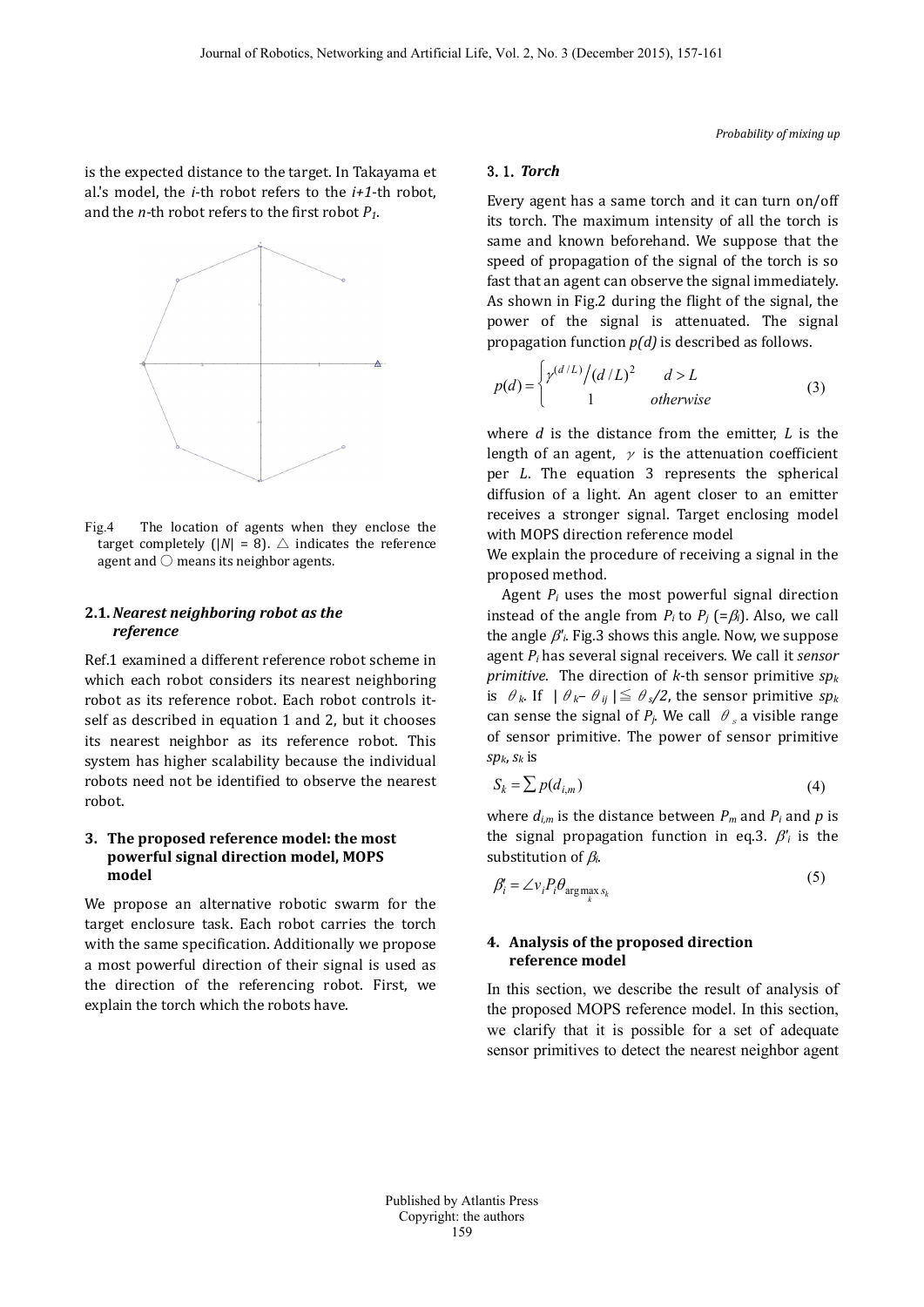*Masao Kubo, Hiroshi Sato, Akihiro Yamaguchi, Eugene Kitamura, Akira Namatame*

if the locational variance of the neighbor robots is small.

#### 4.1.*Definition of this target enclosing task*

The following 2 conditions are defined for a successful target enclosing. For any agent *Pi*, the first condition is that the distance between *Pi* and the target at 0 is equal to  $\bar{r}$ . The second condition is that for any agent Pi the  $\angle P_iOP_i = 2 \pi / |N|$  where  $P_i$  is the nearest neighbor agent of *Pi*.

Now, we suppose that an agent,  $i = 0$  is at  $(r_i, \theta_i) =$  $(\bar{r},0)$ . We call the agent with  $i = 0$  the reference agent. Also other agents are called the neighbor agents. When they enclose the target successfully, the locations of the neighbor agents are  $(r_i, \theta_i) = (\overline{r}, iC_{\theta})$ ,  $C_{\theta}$ =2π/|*N*|, *i*=1,...,|*N*|−1. We call these locations regular locations. Even if the reference agent moves while the other agents enclose the target, the relative position of the reference agent to the other agents remain the same. The distance to a neighbor agent i, i = 1,...,|N|−1 is

$$
d_i = \sqrt{2\overline{r}^2 (1 - \cos(iC_\theta))}.
$$
 (6)

Therefore,

$$
d_{i=1} = d_{i=|N|-1} < d_{i \neq 0,1, |N|-1} \tag{7}
$$

We think of 2 nearest neighbor agents for the reference agent when they enclose the target.

# 4.2.*Fluctuation of signal power caused by displacement of neighbor agents*

The signal power of neighbor agent *i* at the reference agent can be approximated by Taylor expansion. It is described as follows.

$$
S_i = A_i + K_i \Delta_i, A_i = \gamma^{d_i/L} L^2 / d^2_i, K_i = [k_{i,r}, k_{i,\theta}]
$$
 (8)

$$
k_{i,r} = \frac{d_i}{\frac{2L\gamma L \bar{r}}{d_i^5}} (1 - \cos(iC_\theta)) (\bar{r}^2 \log(\gamma)(\cos(iC_\theta) - 1) + L d_i)
$$
(9)

$$
k_{i,\theta} = \frac{d_i}{d_i^5} \sum_{j}^{L} \sin(iC_{\theta})(\bar{r}^2 \log(\gamma)(\cos(iC_{\theta}) - 1) + L d_i)
$$
 (10)

where  $\Delta_i = [\Delta r_i, \Delta \theta_i]^T$ .  $\Delta r_i$  is a displacement along the target direction from its regular position,  $\Delta\theta_i$  is a

circumferential displacement from its regular position. We assume that the displacements  $\Delta r_i$ ,  $\Delta \theta_i$ follow the normal distributions having average 0 and variance  $\sigma_{r_i}^2$ ,  $\sigma_{\theta_i}^2$  respectively. Also, we assume that the fluctuation of signal power at the reference agent follows a normal distribution having  $\sigma_i$ . In this case, the average of power of the signal at the reference agent is  $A_i$ , and its distribution  $\sigma^2$ , is

$$
\sigma^2_{\phantom{i}i} = K_i \Sigma_i K_i^T = k_{i,r}^2 \sigma_{r_i}^2 + k_{i,\theta}^2 + \sigma_{\theta_i}^2 \tag{11}
$$

where  $\Sigma_i = diag(\sigma_{r_i}^2, \sigma_{\theta_i}^2)$ 

The deviation of the signal at the reference agent can be calculated if  $|N|$  and  $\sigma_{r_i}$ ,  $\sigma_{\theta_i}$  are known. We suppose that *I*<sup>s</sup> means the set of agents which are in visible range of sensor primitive *s*. The average  $\bar{p}_s$ and the standard deviation *M*<sup>s</sup> of signal at the reference agent are described as follows.



Fig.5 The probability with which a farther neighbor is recognized as a closer neighbor.

## 4.3.*Limit of variance of signal under which an agent can detect the nearest neighbor agents*

We assume that there are 2 sensor primitives s1, s2 of the reference agent. Each sensor primitive observes one of the nearest neighbor agents in equation 7. Also visible ranges of s1 and s2 are so narrow that it receives signal from only one of the nearest neighbor agents, namely,  $|I_{s1}| = |I_{s2}| = 1$ .

Now, we suppose that a small displacement at the nearest neighbor agents occurs while all of the agents move. We assume that the difference of distance between the 2 nearest neighbor agents is ∆.